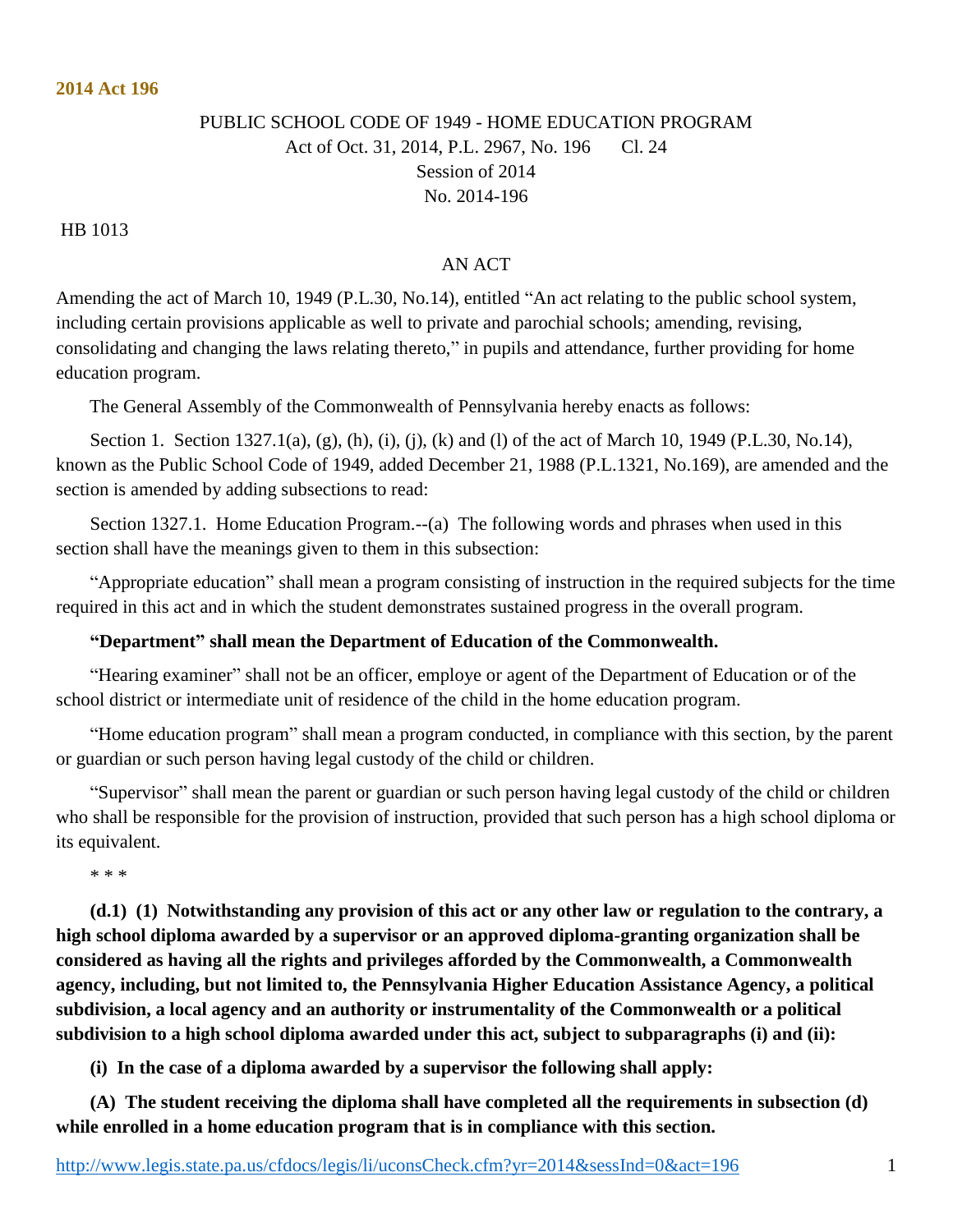**(B) The diploma shall be awarded to the student on a standardized form to be developed by the department and which shall be made available on the department's publicly accessible Internet website.**

**(C) The diploma shall be signed by the student's twelfth grade evaluator in confirmation of the student's suitability for graduation.**

**(ii) In the case of a diploma awarded by an approved diploma-granting organization the following shall apply:**

**(A) The student receiving the diploma shall have completed all the requirements in subsection (d) while enrolled in a home education program that is in compliance with this section.**

**(B) The diploma shall be awarded to the student on a standardized form to be developed by the organization.**

**(2) The department shall establish eligibility criteria and an application process for approving diploma-granting organizations to award high school diplomas to students enrolled in home education programs. The department shall maintain a list of approved diploma-granting organizations and post the list on the department's publicly accessible Internet website.**

\* \* \*

(g) When documentation is required by this section to be submitted to [the district of residence superintendent or] the hearing examiner, [the superintendent or] the hearing examiner shall return, upon completion of his review, all such documentation to the supervisor of the home education program. The [superintendent or] hearing examiner may photocopy all or portions of the documentation for his files.

 $[(h)$  Such documentation required by subsection  $(e)(1)$  and  $(2)$  shall be provided to the public school district of residence superintendent at the conclusion of each public school year. In addition, if the superintendent has a reasonable belief that, at any time during the school year, appropriate education may not be occurring in the home education program, he may, by certified mail, return receipt requested, require documentation pertaining to the portfolio of records and materials required by subsection (e)(1) to be submitted to the district within fifteen (15) days; and documentation pertaining to subsection (e)(2) to be submitted to the district within thirty (30) days. If the tests as required in subsection (e)(1) have not been administered at the time of the receipt of the certified letter by the supervisor, the supervisor shall submit the other required documentation and shall submit the test results with the documentation at the conclusion of the school year.]

**(h.1) An evaluator's certification stating that an appropriate education is occurring for the school year under review shall be provided by the supervisor to the superintendent of the public school district of residence by June 30 of each year. If the supervisor fails to submit the certification due on June 30 to the superintendent, the superintendent shall send a letter by certified mail, return receipt requested, to the supervisor of the home education program, stating that the certification is past due and notifying the supervisor to submit the certification within ten (10) days of receipt of the certified letter. If the certification is not submitted within that time, the board of school directors shall provide for a proper hearing in accordance with subsection (k).**

[(i) If the superintendent of the public school district determines, based on the documentation provided, at the end of or during the school year, that appropriate education is not taking place for the child in the home education program, the superintendent shall send a letter by certified mail, return receipt requested, to the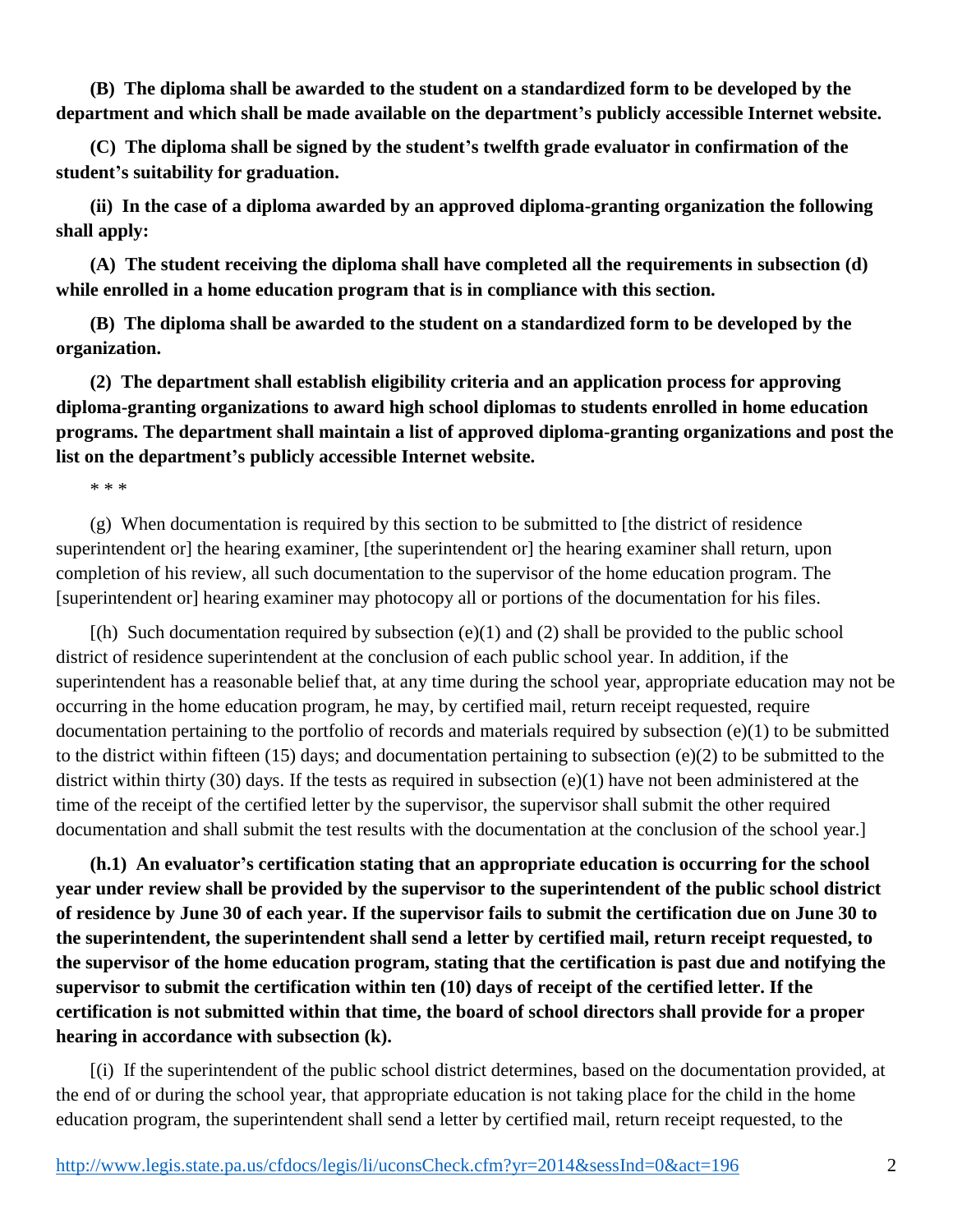supervisor of the home education program stating that in his opinion appropriate education is not taking place for the child in the home education program and shall return all documentation, specifying what aspect or aspects of the documentation are inadequate.]

**(i.1) If the superintendent has a reasonable belief, at any time during the school year, that appropriate education may not be occurring in the home education program, he may submit a letter to the supervisor, by certified mail, return receipt requested, requiring that an evaluation be conducted in accordance with subsection (e)(2) and that an evaluator's certification stating that an appropriate education is occurring for the school year under review, be submitted to the district by the supervisor within thirty (30) days of the receipt of the certified letter. The certified letter shall include the basis for the superintendent's reasonable belief. If the tests, as required in subsection (e)(1), have not been administered at the time of the receipt of the certified letter by the supervisor, the supervisor shall submit the other required documentation to the evaluator and shall submit the test results to the evaluator with the completed documentation at the conclusion of the school year. If the certification is not submitted to the superintendent within thirty (30) days of receipt of the certified letter, the board of school directors shall provide for a proper hearing in accordance with subsection (k).**

[(j) Upon receipt of the certified letter required by subsection (i), the supervisor of the home education program shall have twenty (20) days to submit additional documentation demonstrating that appropriate education is taking place for the child in the home education program. If documentation is not submitted within that time, the home education program for the child shall be out of compliance with the requirements of this section and section 1327, and the student shall be promptly enrolled in the public school district of residence or a nonpublic school or a licensed private academic school.]

**(j.1) If the superintendent has a reasonable belief that the home education program is out of compliance with any other provisions of this section, the superintendent shall submit a letter to the supervisor by certified mail, return receipt requested, requiring a certification to be submitted within thirty (30) days indicating that the program is in compliance. The certified letter shall include the basis for the superintendent's reasonable belief. If the certification is not submitted within thirty (30) days of receipt of the certified letter, the board of school directors shall provide for a proper hearing in accordance with subsection (k).**

(k) [If the superintendent determines that the additional documentation submitted still does not demonstrate that appropriate education is taking place in the home education program, he shall so notify the supervisor of the home education program by certified mail, return receipt requested, and] **If a hearing is required by the provisions of subsection (h.1), (i.1) or (j.1),** the board of school directors shall provide for a proper hearing by a duly qualified and impartial hearing examiner within thirty (30) days. The examiner shall render a decision within fifteen (15) days of the hearing except that he may require the establishment of a remedial education plan mutually agreed to by the superintendent and supervisor of the home education program which shall continue the home education program. The decision of the examiner may be appealed by either the supervisor of the home education program or the superintendent to the Secretary of Education [or]**,** Commonwealth Court **or court of common pleas**.

(l) If the hearing examiner finds that the [documentation] **evidence** does not indicate that appropriate education is taking place in the home education program, the home education program for the child shall be out of compliance with the requirements of this section and section 1327, and the student shall be promptly enrolled